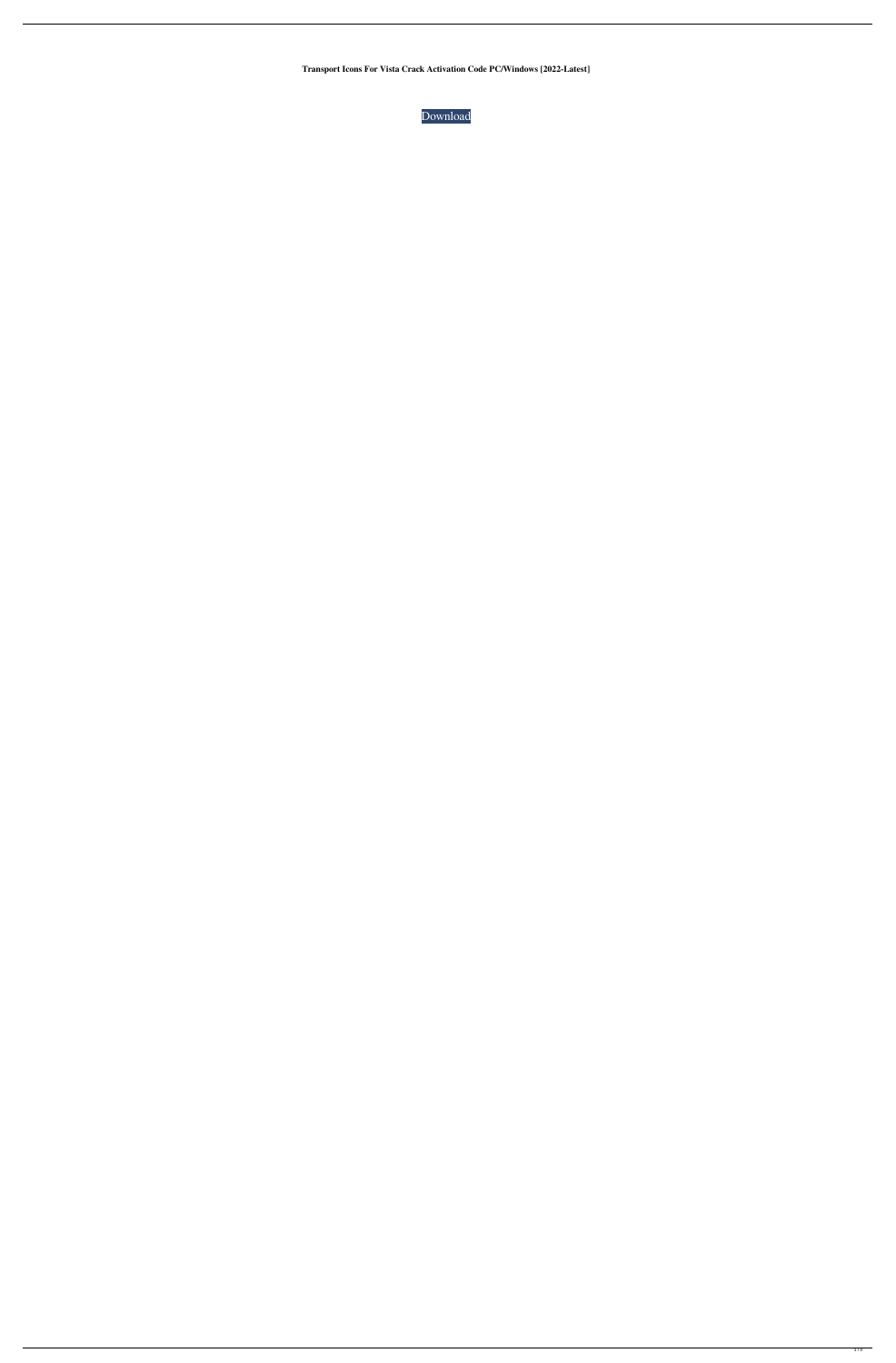**Transport Icons For Vista Crack+ Download [32|64bit]**

1. Clean the user temp folder 2. Check the temp folder and remove any old files (no user interaction required) 3. If there are no files in the temp folder, auto-shutdown the system (user interaction required) System Requirements: 1. Windows XP/Vista/7/8 2. Requires system tray (right-click the tray icon to configure the options) 3. A more detailed review of CleanTempShutdown can be found in the screenshot below: Download CleanTempShutdown at SourceForge.net published:24 Jul 2013 views:1082 Cleanup system files folder and take the burden off from system To clean system folder permanently, in case it is not cleaning itself, and save space, and speed up your system, and remove extra files of temporary or unnecessary files. Follow the instruction to take off all the unnecessary and temporary files from the system folder for fast speed and proper functioning of the system. Download the tutorial on how to delete all the temporary files from the system folder: Download the.exe file: Incase if the link is not working. Here is the download link. Temporary files are created on a regular basis during software installations. Since they take up disk space, they should better be cleaned up after use. Otherwise, they will continue to slow down the PC, decreasing its performance. Fortunately, CleanTempShutdown allows you to quickly remove all the temporary files from the system, making the hard drive run at the optimal performance. More efficient Windows 10 booting The program, which is both free to use and very easy to use, has gained popularity and is often

**Transport Icons For Vista Crack + With Keygen Free For Windows**

=================== DIRSEEDBEVERAGE - [CALEDDON 3 ENCOUNTER] [KAGUYA GLACIER ICE BAR] [OZOLINS ROSS BEER BAR] [BEER BAR] [AIRPLANE BAR] [BAR] [BAR 2] [BIKE BAR] [BUS BAR] [BUS STATION] [BUS STATION 1] [BUS STATION 2] [BUS STATION 3] [BUS STOP] [BUS STOPS] [BUS STOP 1] [BUS STOP 2] [BUS STOP 3] [BUS STOP 4] [CAB 1] [CAMEL] [CANDY CAKE] [CAR] [CAR 1] [CAR 2] [CAR STREET] [CAR ROAD] [CARS] [CARS ON STREET] [CARS ON ROAD] [CART] [CAROUSEL] [CASINO] [CATAMARAN] [CATAMARAN 1] [CATAMARAN 2] [CATAMARAN 3] [CATAMARAN 4] [CATAMARAN 5] [CATAMARAN 6] [CATAMARAN 7] [CATAMARAN 8] [CATAMARAN 9] [CATAMARAN 10] [CATAMARAN 11] [CATAMARAN 12] [CATAMARAN 13] [CATAMARAN 14] [CATAMARAN 15] [CATAMARAN 16] [CATAMARAN 17] [CATAMARAN 18] [CATAMARAN 19] [CATAMARAN 20] [CATAMARAN 21] [CATAMARAN 22] [CATAMARAN 23] [CATAMARAN 24] [CATAMARAN 25] [CATAMARAN 26] [CATAMARAN 27] [CATAMARAN 28] [CATAMARAN 29] [CATAMARAN 30] [CATAMAR 81e310abbf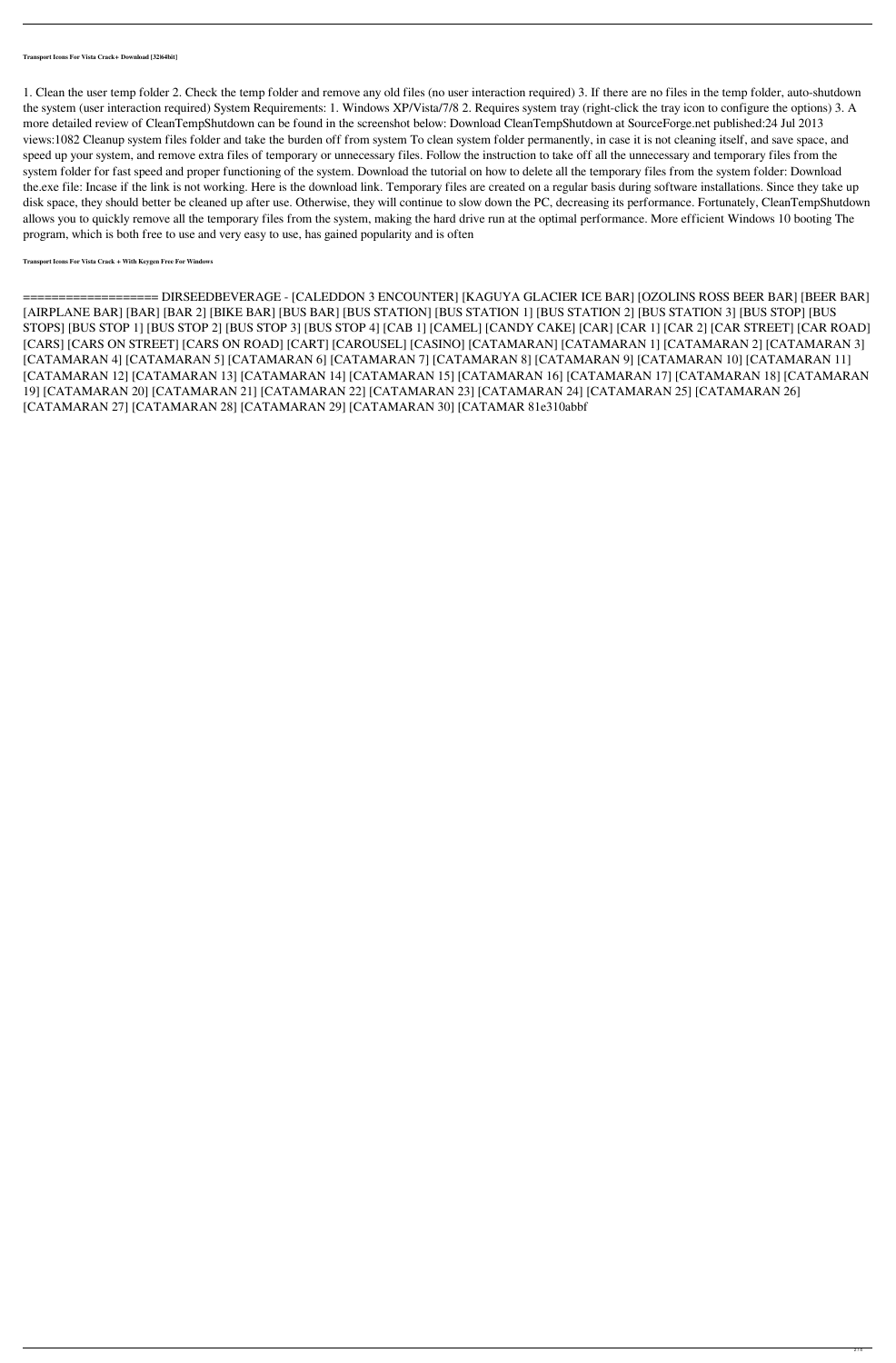**Transport Icons For Vista Crack + With Key**

All icons in this set are designed and crafted with the unique SharpLook, which is widely used on Windows Vista. It is the most suitable appearance for Windows Vista applications and services. Features: High quality icons. High resolution icons. These icons are not watermarked. Vector images. PNG and JPG files. Transport Icons for Vista is the perfect solution to create your first travel site with seamless browsing. Main Features: 12 tourist-related icons. Transport Icons for Vista supports a wide range of colors and resolutions: 16x16, 20x20, 24x24, 32x32, 48x48 and 256x256. High quality and sharp icons. Both the standard and transparency formats are included. Transport Icons for Vista is created by professional artists, so you can be sure that your website will look awesome. The icons have the distinctive look of Vista. Icon set is created in flat style. All images have a modern, crisp look. Wondershare Fonts 2 Read more Font, vector icon set for Makersoft software products, that can be used for power projects, software, games, start-ups, etc. It contains 14 types of vectors icons. Price: \$5.00 Size: 4.15 MBS DFCS\_SIIicon This icon set can be used for projects that deal with Information Technology. It contains 5 different types of icons, including ID, Software, Hardware, Project and others. Price: \$5.00 Size: 0.10 MB DFCS\_SIICon This icon set is perfect for advertising products and services related to digital cameras. It contains 4 different types of icons, including Camera, LCD, Flash, and others. Price: \$5.00 Size: 3.78 MB DFCS\_SCSSV This icon set is ideal for startups, software, start-ups, and other projects related to the IT industry. It contains 7 different types of icons, including Automation, Application, Utilities, Hardware, Project, eCommerce, and others. Price: \$5.00 Size: 0.54 MB DFCS\_Porner This icon set is a perfect choice for projects dealing with IT and software companies. It contains 5 different types of icons, including Applications, Computers, Console,

**What's New in the Transport Icons For Vista?**

## ⚫⚫⚫⚫⚫⚫⚫⚫⚫⚫⚫⚫⚫⚫⚫⚫⚫⚫⚫⚫⚫⚫⚫⚫⚫⚫⚫⚫⚫⚫⚫⚫⚫⚫⚫⚫⚫⚫⚫⚫⚫⚫⚫⚫⚫⚫⚫⚫⚫⚫⚫⚫⚫⚫⚫⚫⚫⚫⚫⚫⚫⚫⚫⚫⚫⚫⚫⚫⚫⚫⚫⚫⚫⚫⚫⚫⚫⚫⚫⚫⚫⚫⚫⚫⚫⚫⚫⚫⚫⚫⚫⚫⚫⚫⚫⚫⚫⚫⚫⚫⚫⚫⚫⚫⚫⚫⚫⚫⚫ ⚫⚫⚫⚫⚫⚫⚫⚫⚫⚫⚫⚫⚫⚫⚫⚫⚫⚫⚫⚫⚫⚫⚫⚫⚫⚫⚫⚫⚫⚫⚫⚫⚫⚫⚫⚫⚫⚫⚫⚫⚫⚫⚫⚫⚫⚫⚫⚫⚫⚫⚫⚫⚫⚫⚫⚫⚫⚫⚫⚫⚫⚫⚫⚫⚫⚫⚫⚫⚫⚫⚫⚫⚫⚫⚫⚫⚫⚫⚫⚫⚫⚫⚫⚫⚫⚫⚫⚫⚫⚫⚫